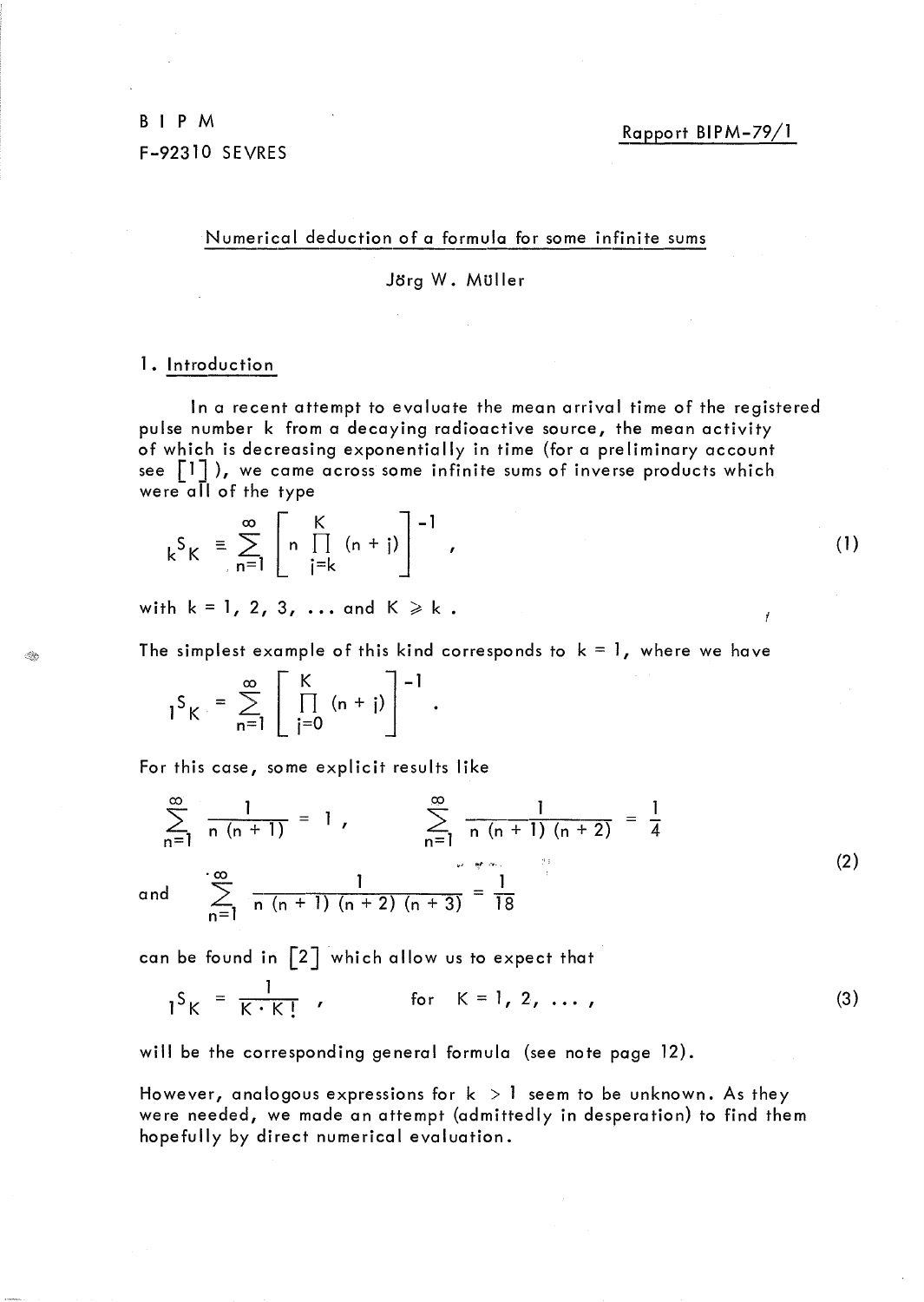# 2. Results of the numerical evaluation

For determining explicitly some of the simpler sums which are defined in a general way by (1), a very short and elementary computer program was written. For practical reasons, the summation was limited to  $n = 32,000$  terms, but partial sums were printed out for each 2,000 consecutive terms for checking purposes. In fact, in order to minimize rounding problems, the actual summation process was performed in reverse order, i.e. from  $n = 32000$  to  $n = 1$ . In order to get reliable numerical results a special set of subroutines, called "improved extended precision", was used. With these programs, which were written by P. Carré of BIPM for an IBM 1130 computer, one can be sure to get at least 11 significant figures for an operation, since the "mantissa" of a real number is represented by 40 bits.

The numerical results obtained in this way by direct summation are reproduced in Table 1 for  $k = 1$  to 4 and  $x \equiv K - k = 0$  to 3.

| k <sub>1</sub> | $x = 0^*$ | $x = 1$ | $x = 2$                                                                       | $x = 3$ |
|----------------|-----------|---------|-------------------------------------------------------------------------------|---------|
|                |           |         | $1 0.999968751$ 0.249 999 999 512 0.055 555 555 556 0.010 416 666 667         |         |
|                |           |         | $2 0.749968751$ 0.138 888 888 401 0.024 305 555 556 0.003 750 000 000         |         |
|                |           |         | $3 0.6 1079863$ 0.090 277 777 290 0.013 055 555 556 0.001 712 962 963         |         |
|                |           |         | $4\mid 0.520\;802\;086$ 0.064 166 666 178 0.007 916 666 667 0.000 904 195 011 |         |

Table 1 - Results obtained for the sums  $k_{\rm K}$  by the computer applying (1) up to  $n = 32000$  terms, with  $x = K - k$ .

given with only 9 decimals, for reasons indicated in the text

The results expected according to (3) for  ${\bf k} = \overline{\overline{\overline{1}}}$  are given in Table 2 together with their difference with respect to those given in Table 1. The uncertainties associated with  $\Delta_{\rm x}$  are estimated from the partial sums; they explain why the empirical values for  $x = 0$  are stated with 9 decimals only.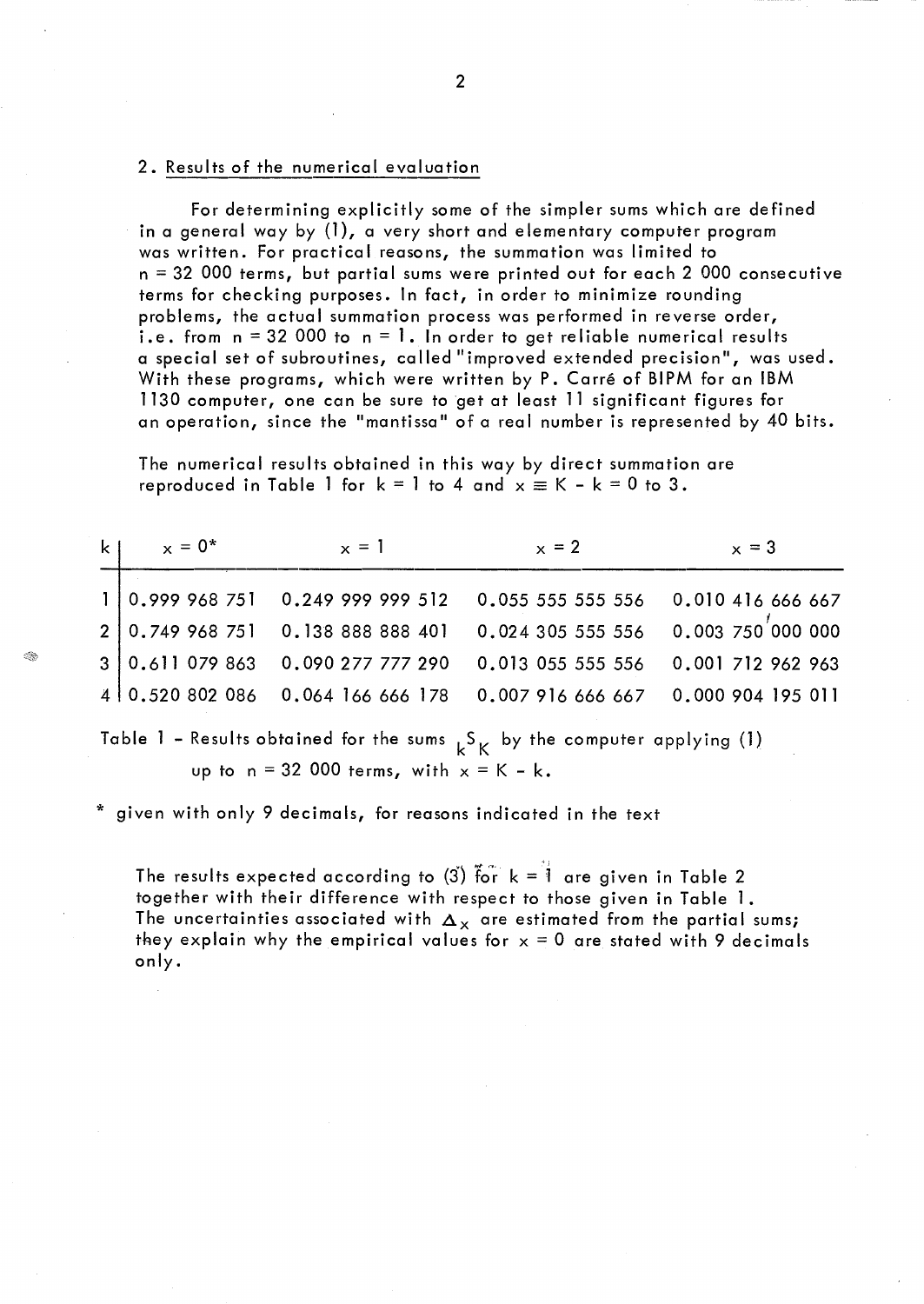| K              |                                                                |                             |
|----------------|----------------------------------------------------------------|-----------------------------|
|                | $1 = 1.0000000000$                                             | $(31249 + 2) \cdot 10^{-9}$ |
|                | $1/4 = 0.2500000000000$                                        | $(488 + 1) \cdot 10^{-12}$  |
| $\overline{3}$ | $1/18 = 0.05555555556$                                         | $< 1 \cdot 10^{-12}$        |
|                | $1/96 = 0.010416666667$                                        |                             |
|                | Table 2 - Theoretical results for -S and empirical differences |                             |

cal results for <sub>1</sub>><sub>K</sub> ana empirical  $\Delta_{\mathsf{x}} = \frac{1}{2} S_{\mathsf{K}}(\text{theor.}) - \frac{1}{2} S_{\mathsf{K}}(\text{emp.})$ 

The observed differences  $\Delta_{x}$  for  $x = 0$  and 1 are readily explained by the fact that the summation was stopped too early, as is revealed by the partial sums given in Table 3. For  $x \ge 2$  a summation over some 10 000 terms was always more than sufficient.

| n,     | $n_{\mathbf{p}}$ | $k = 1$       | $k = 2$                     | $k = 3$ | $k = 4$       |
|--------|------------------|---------------|-----------------------------|---------|---------------|
| 22 001 | 24 000           | 0.000 003 788 | 0.000 003 787 0.000 003 787 |         | 0.000 003 787 |
| 24 001 | 26 000           | 3 2 0 5       | 3 2 0 5                     | 3 2 0 5 | 3 2 0 4       |
| 26 001 | 28 000           | 2 747         | 2 747                       | 2 747   | 2 747         |
| 28 001 | 30 000           | 2 3 8 1       | 2 3 8 1                     | 2 3 8 1 | 2 3 8 1       |
| 30 001 | 32 000           | 2 0 8 3       | 2 0 8 3                     | 2 0 8 3 | 2 0 8 3       |
|        |                  |               |                             |         |               |

Table 3 – Some empirical partial sums  $\Delta_k S_k \equiv \sum_{n=m}^{n_2} \frac{1}{n(n+k)}$  for  $k = K = 1$  to 4

The fact that the partial sums  $\Delta_k S_k$  listed in Table 3 are practically independent of k (as was to be expected for  $n \gg k$ ) allows us to use the values  $\Delta_{\mathbf{x}}$  given in Table 2 for correcting the observed values in the columns  $x = 0$  and 1 of Table 1. In this way the new empirical sums indicated in Table 4 are obtained which correspond to an infinite summation.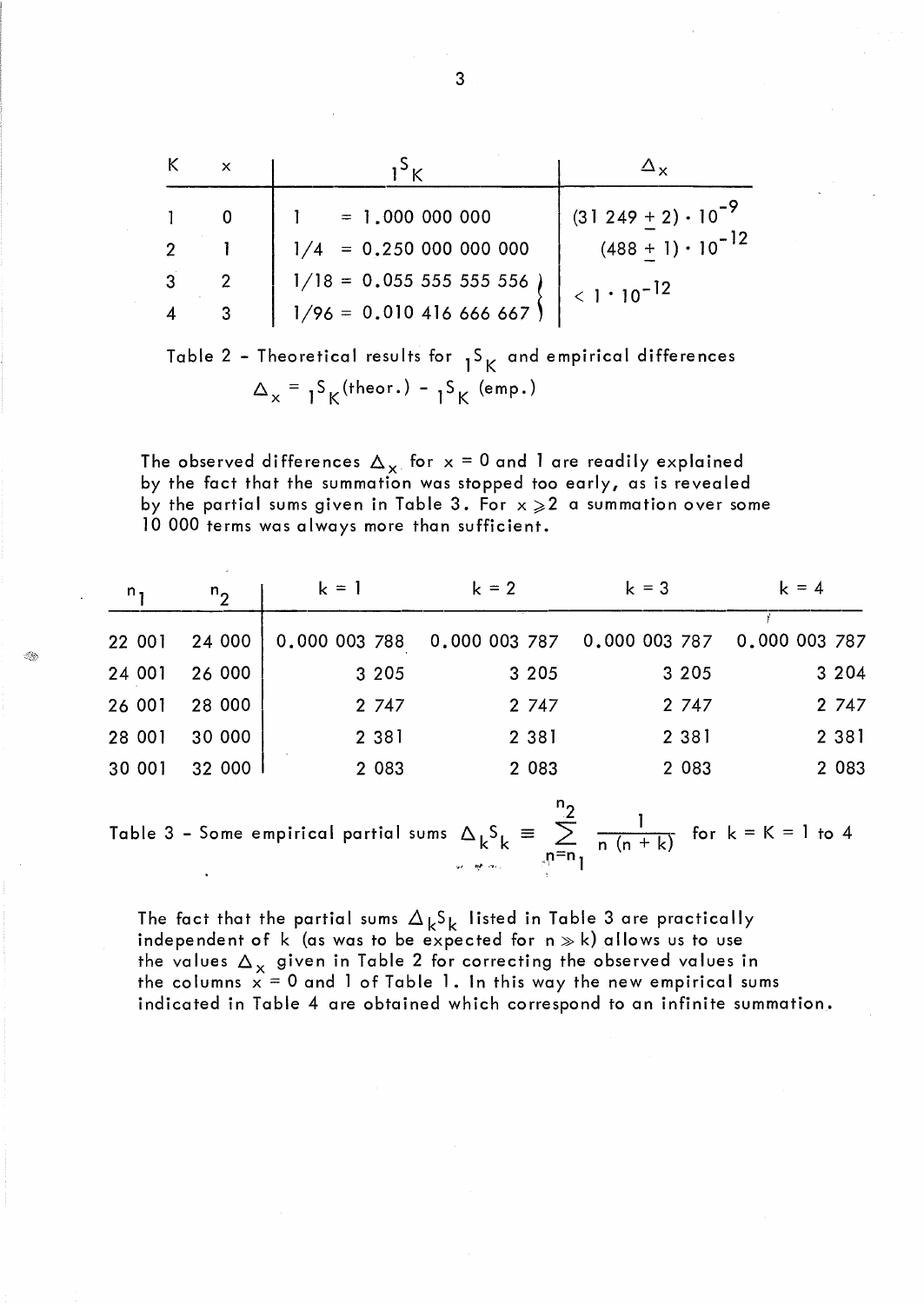|                | $x = 0$                                                          | $x = 1$               |
|----------------|------------------------------------------------------------------|-----------------------|
|                |                                                                  | $0.250000000000(1)$ * |
| 2 <sup>2</sup> | $\begin{cases} 1.000 000 000 (2)^* \\ 0.750 000 000 \end{cases}$ | 0.138 888 888 889     |
| 3 <sup>1</sup> | 10.611 111 112                                                   | 0.090 277 777 778     |
|                | 0.520833335                                                      | 0.064 166 666 666     |

Table 4 - Corrected empirical sums  $k_{K}^{S}$  of Table 1 (for infinite summation)

#### 3. Interpretation of the numerical data

With the data given in Tables 4 and 1, we might now be in a position to guess what the formulae for the exact results are likely to be. For this, our first task is an attempt to express the numerical results obtained for the infinite sums in the simpler form of fractions. An example will be sufficient to explain how these are obtained. Consider the sum

$$
3^{5}6 \stackrel{\cong}{=} 0.001712962963
$$
 (1),

which is interpreted as

 $3^{5}$  = 0.001 712 96,

where the sequence "296" is supposed to repeat itself to infinity. Hence

$$
3^{5}6 = (171 + \frac{296}{999}) \cdot 10^{-5} = \frac{171 \, 125}{999 \cdot 10^{5}} = \frac{37}{21 \, 600} \, .
$$

Likewise we can easily find probable exact fractions for all the sums evaluated (except for  $4^5$ 7 where no periodicity is yet visible); they are given in Table 5.

Our next objective is to find formulae from which the ratios listed in Table 5 can be obtained in a general way. This will inevitably imply some amount of "educated guessing". The case  $k = 1$  being settled by  $(3)$ , we begin with  $k = 2$ .

<sup>\*</sup> estimated uncertainty in units of the last digit for a given value of x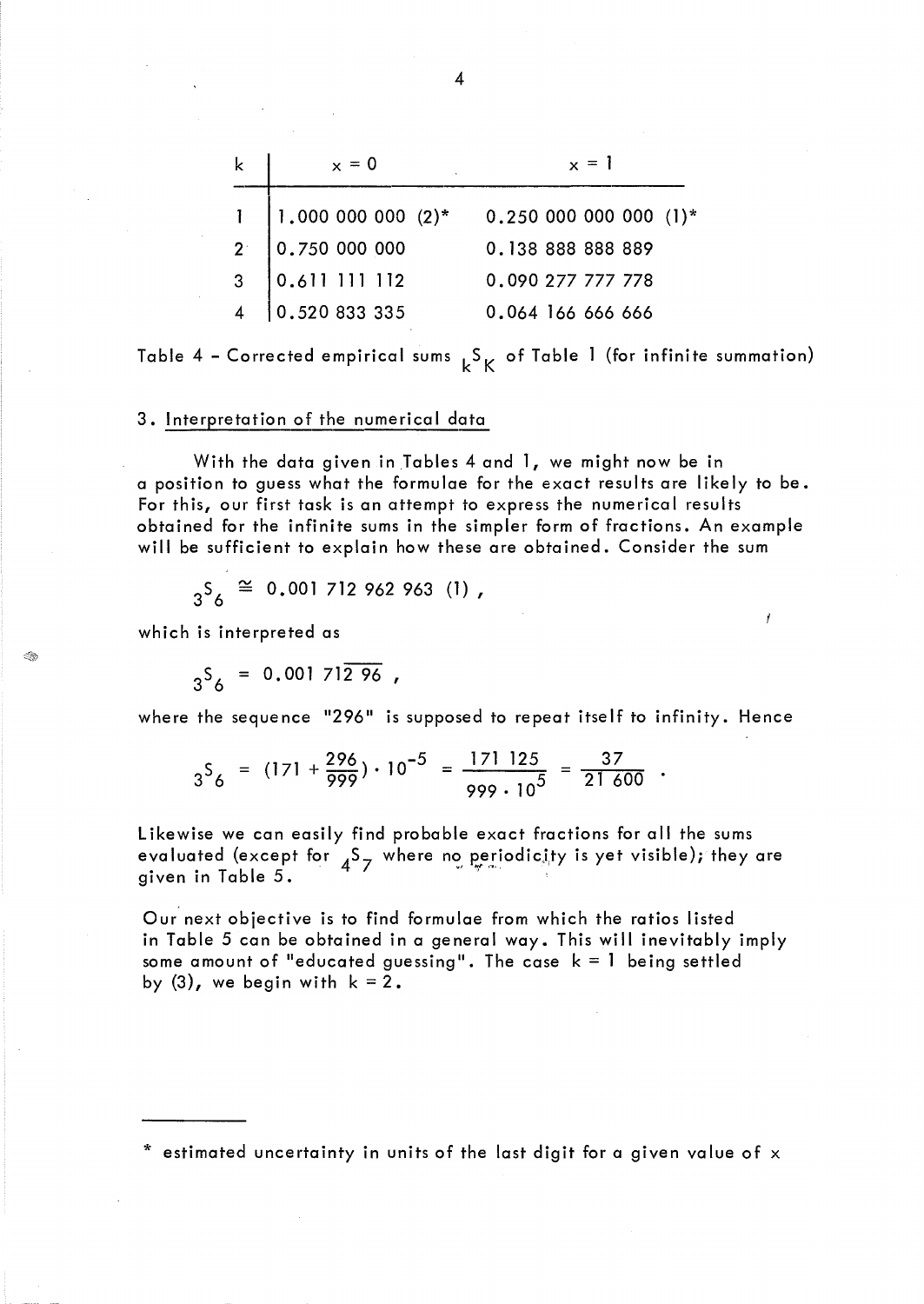| k            | $x = 0$               |                  | 2                       | 3                               |
|--------------|-----------------------|------------------|-------------------------|---------------------------------|
|              |                       | 4                | $\overline{18}$         | 96                              |
| $\mathbf{2}$ | $\frac{3}{4}$         | $\frac{5}{36}$   | 7<br>288                | $\mathsf 3$<br>$\overline{800}$ |
| 3            | 11<br>$\overline{18}$ | $\frac{13}{144}$ | 47<br>3600              | 37<br>21 600                    |
| 4            | $\frac{25}{48}$       | 77<br>200        | 19<br>$2\overline{400}$ | ?                               |

Table 5 - Probable exact values of  $k^5K$ 

# a) The case  $k = 2$

For interpreting the empirical sequence 3/4, 5/36, 7/288, 3/800, ... we first have a look at the denominators. They are

for K = 2: 
$$
4 = 2! \cdot 2
$$
,  
\n3:  $36 = 3! \cdot 6$ ,  
\n4:  $288 = 4! \cdot 12$ ,  
\n5:  $800 = 5! \cdot 20/3$ .

If 3/800 is replaced by 9/2400, the sequence of denominators is represented by K! K(K-1). The corresponding numerators are then  $3, 5, 7, 9, \ldots$ . Therefore, the observed results can be described by

$$
2^{S}K = \frac{2K - 1}{(K - 1)K \cdot K!}
$$
 (4)

 $\boldsymbol{J}$ 

b) The case  $k = 3$ 

The sequence to be examined is  $11/18$ ,  $13/144$ ,  $47/3600$ ,  $37/21600$ , ... For the denominators we try

for K = 3: 
$$
18 = 3! \cdot 3
$$
,  
\n4:  $144 = 4! \cdot 6$ ,  
\n5:  $3600 = 5! \cdot 30^{\circ}$ ,  
\n6:  $21600 = 6! \cdot 30$ .

5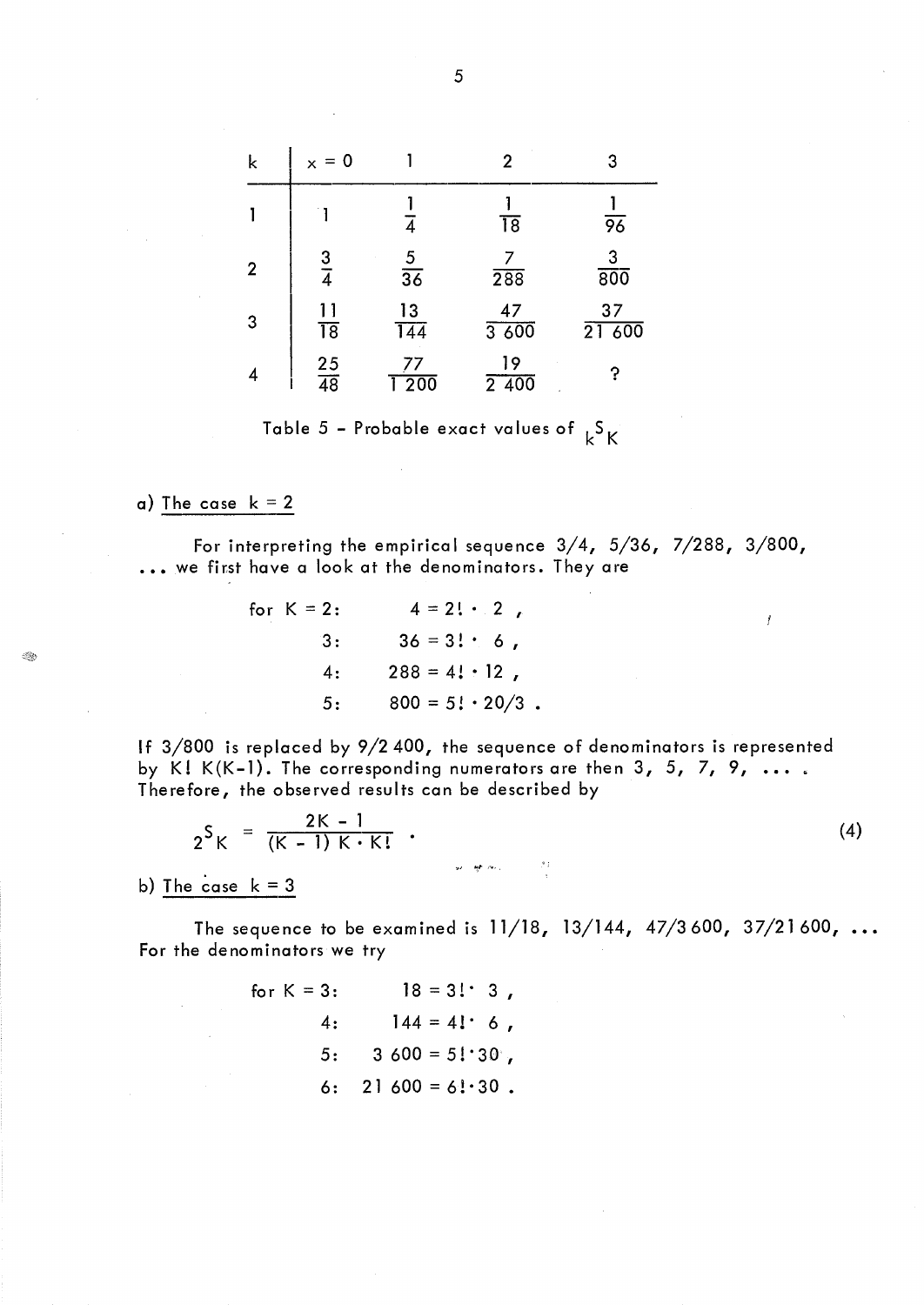| K |          | $(K - 2) (K - 1) K K!$      |
|---|----------|-----------------------------|
| 3 | $36 =$   | $18 \cdot 2$                |
|   | $576 =$  | $144 \cdot 4$               |
| 5 | $7200 =$ | 3600.2                      |
| K |          | $86\,400 = 21\,600 \cdot 4$ |

Use of these new denominators gives for the corresponding numerators the sequence

$$
11 \cdot 2 = 22
$$
,  $13 \cdot 4 = 52$ ,  $47 \cdot 2 = 94$ ,  $37 \cdot 4 = 148$ , ...

For further analysis, the following scheme of successive differences may be useful:

 $\boldsymbol{f}$ 

| $x = K - 3$    | y <sub>x</sub> | $\Delta$ у <sub>х</sub> | 2<br>Δ<br>$\mathbf{v}_{\mathbf{x}}$ |
|----------------|----------------|-------------------------|-------------------------------------|
| 0              | 22             |                         |                                     |
|                | 52             | 30                      | 12                                  |
| $\overline{2}$ | 94             | 42                      | 12                                  |
| 3              | 148            | 54                      |                                     |

It shows that the numerators  $y_x$  can be expressed by a power series in  $x$ of the second order, i.e.

 $\frac{1}{3}$ 

$$
y_x = a_0 + a_1 x + a_2 x^2
$$
.

:Q}~

According to Newton's interpolation formula, a power series of order r can also be written as a difference equation of the form (see any good textbook on numerical mathematics, as e.g. [3])

$$
y_x = \sum_{i=0}^r \binom{x}{i} \Delta^i y_o, \quad \text{with} \quad \Delta^o y_o \equiv y_o.
$$

In our case (the needed "first" differences  $\Delta^1$  y<sub>o</sub> are underlined in the preceding table) this gives for the numerators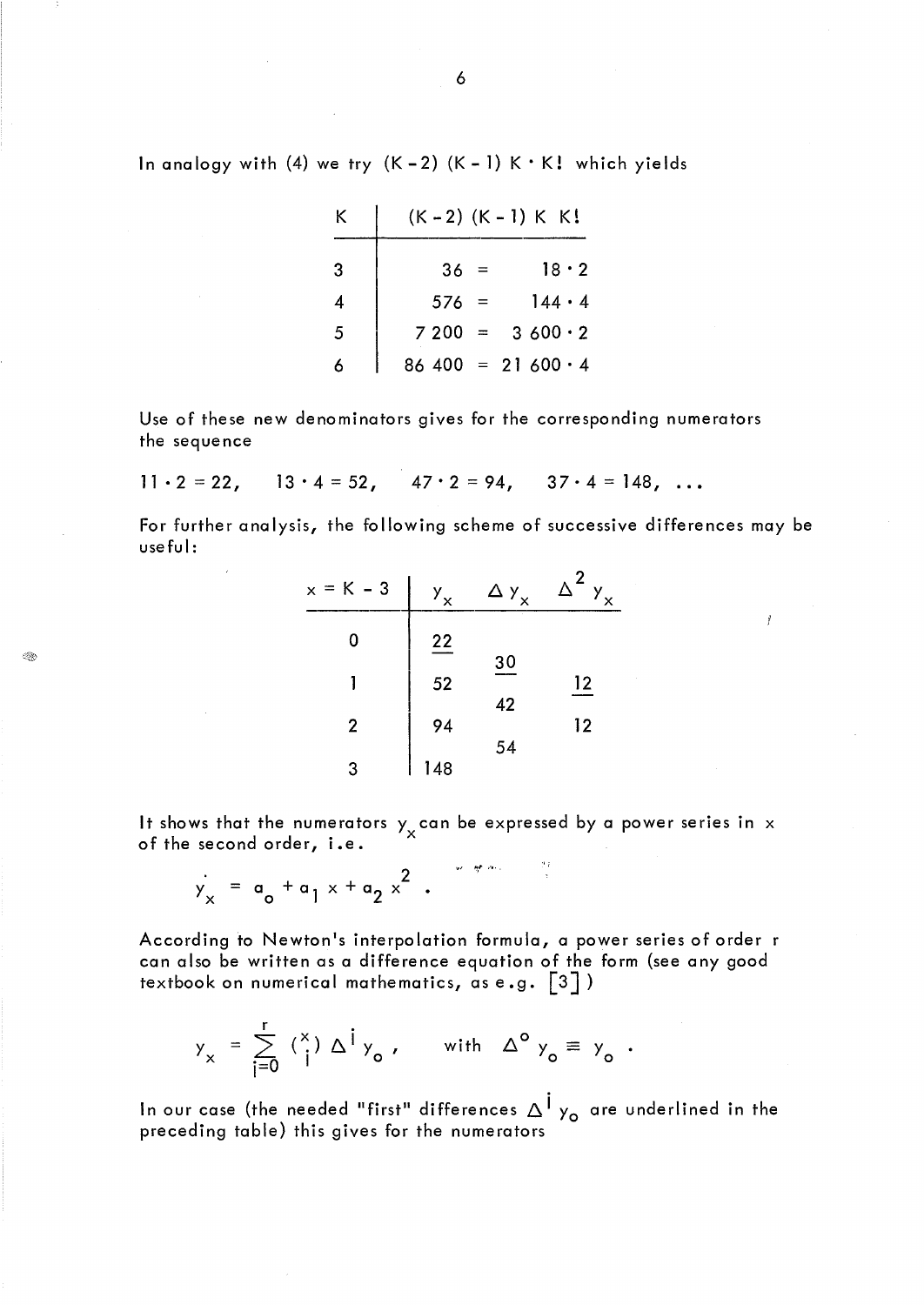$$
y_x = 22 + {x \choose 1} 30 + {x \choose 2} 12
$$
  
= 22 + 24 x + 6 x<sup>2</sup>

or in terms of K, since  $x = K - 3$ ,

$$
y(K) = 4 - 12 K + 6 K2
$$

We can therefore expect for the case  $k = 3$  the formula

$$
3^{S}K = \frac{2(2 - 6K + 3K^{2})}{(K - 2)(K - 1)K \cdot K!}
$$
 (5)

c) The case  $k = 4$ 

For the empirical sequence  $25/48$ ,  $77/1200$ ,  $19/2400$ , ... we try, in analogy with the previous results, for the denominators the formula  $(K - 3)$   $(K - 2)$   $(K - 1)$   $K \cdot K!$  . This gives

| K. | $(K-3)$ $(K-2)$ $(K-1)$ $K \cdot K!$ |
|----|--------------------------------------|
|    | $48 \cdot 12$<br>$576 =$             |
| 5  | $14400 = 1200 \cdot 12$              |
| 6  | $259\ 200 = 2\ 400 \cdot 108$        |
|    | 4 233 600                            |

In the same way as before, we now obtain for the numerators the series 25 · 12 = 300,  $77 \cdot 12 = 924$ ,  $19 \cdot 108 = 2052$ , 3828, ..., where  $_{12}$ the last value is the result of the multiplication  $4233600 \times 904195011 \cdot 10^{-12}$ .

This sequence is again analyzed by a difference scheme, i.e. we form:

|                | ų,               | 23<br>ces.<br>Ą۴ | 2                        | -3      |
|----------------|------------------|------------------|--------------------------|---------|
| $x = K - 4$    | $Y_{\mathsf{X}}$ | $\Delta$ $y_x$   | $\Delta^-\gamma_{\rm x}$ | $Y_{x}$ |
| 0              | 300              |                  |                          |         |
|                | 924              | 624              | 504                      |         |
| $\overline{2}$ | 2 0 5 2          | 128              | 648                      | 144     |
| 3              | 3 8 2 8          | 1776             |                          |         |

7

y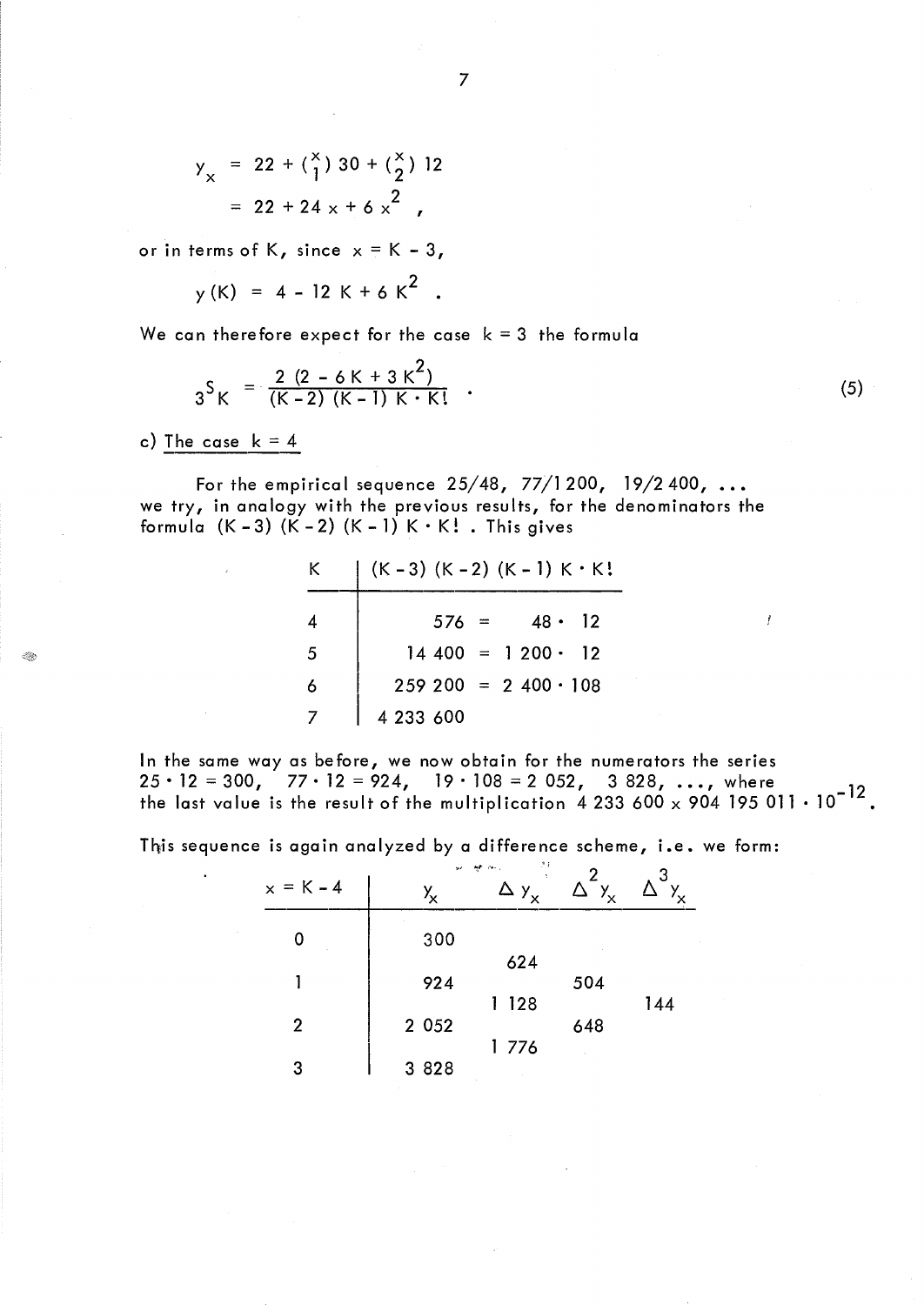As before, this leads to the power series

$$
y_x = 300 + {x \choose 1} 624 + {x \choose 2} 504 + {x \choose 3} 144
$$
  
= 300 + 420 x + 180 x<sup>2</sup> + 24 x<sup>3</sup>

or in terms of  $K = x + 4$ , after some elementary rearrangements,

$$
y(K) = -36 + 132 K - 108 K2 + 24 K3.
$$

Hence, we can suggest for the case  $k = 4$  the formula

$$
4^{S}K = \frac{12 ( -3 + 11 K - 9 K^{2} + 2 K^{3})}{(K - 3) (K - 2) (K - 1) K \cdot K!}
$$
 (6)

# 4. The general formula for  $k^{S}K$

Q,

Obviously, our next task is to try to find a general formula for  $k = 1, 2, \ldots$  of which the previous results (3) to (6) are special cases.

As for the denominator of the general expression looked for, it is not f difficult to guess that it will be given by

$$
K! \prod_{j=0}^{k-1} (K-j) . \tag{7a}
$$

The case of the numerator is less obvious. Let us, just for trying, write it in the form

$$
(k-1)! \sum_{j=1}^{k} c_{k,j} \cdot K^{j-1} . \tag{7b}
$$

A comparison of (7b) with the more explicit results (3) to (6) yields for the unknown coefficients  $c_{k, i}$  the empirical values given in Table 6.

| k              |    | k,3. |  |
|----------------|----|------|--|
|                |    |      |  |
| $\overline{2}$ |    |      |  |
| 3              |    | 3    |  |
|                | 22 | - 18 |  |



8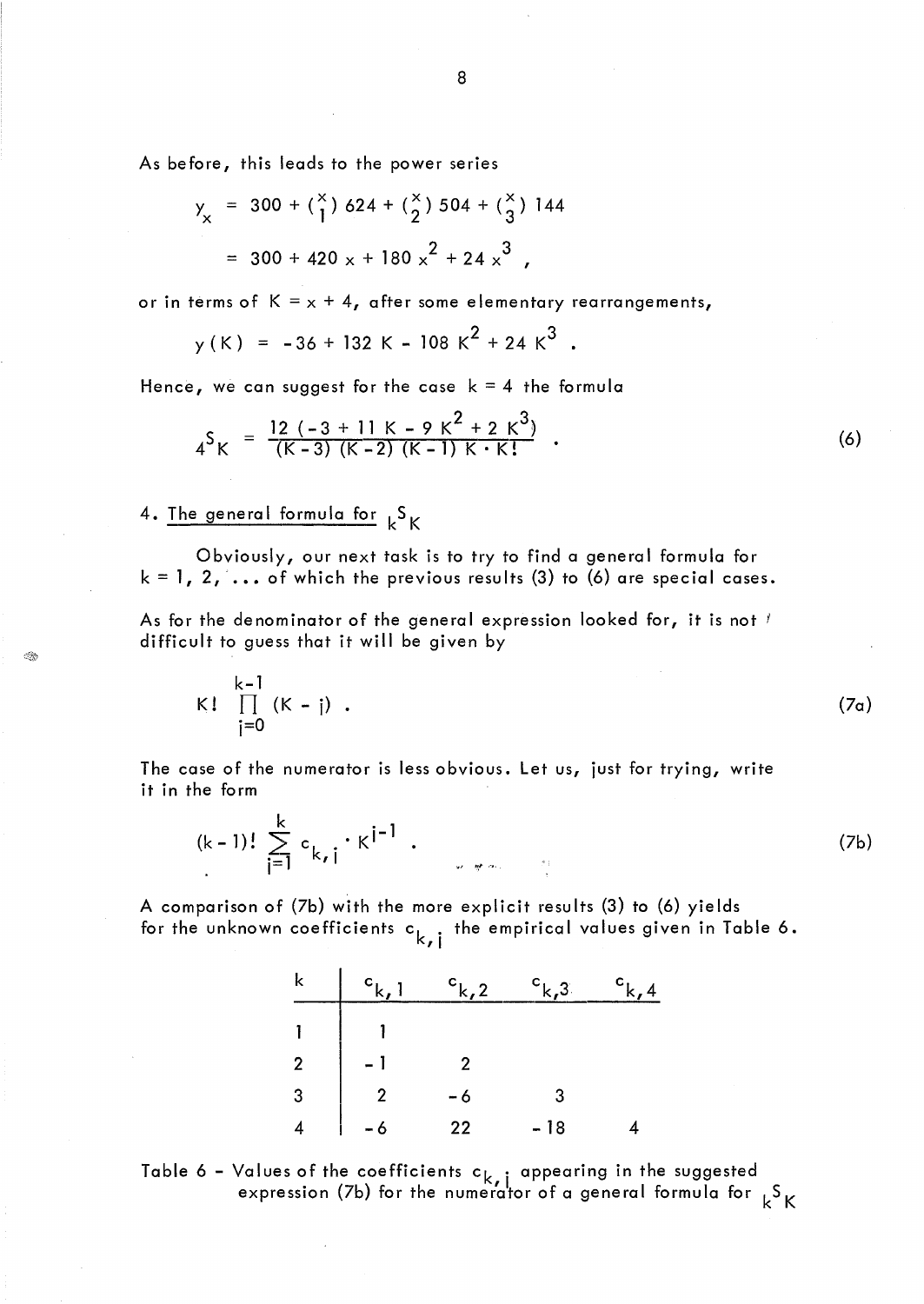A first look at Table 6 does not reveal a simple way to form the coefficients. Some familiarity with combinatorial problems, however, and in particular the characteristic alternating sequence of signs, might suggest a closer comparison with Stirling numbers. Indeed, this reveals that we apparently have the simple relation

$$
c_{k,j} = i \cdot s(k,j) \tag{8}
$$

where s(k, j) are Stirling numbers of the first kind. For an excellent treatment of these numbers see  $\left[\begin{smallmatrix}4\end{smallmatrix}\right]$  . A more extended tabulation (for  $\,$  1  $\leqslant$  k  $\leqslant$  25 and  $1 \leqslant \mathfrak{j} \leqslant \mathsf{k}$ ) can be found in  $\left[\begin{smallmatrix} 5 \end{smallmatrix}\right]$  . In Table 7 we give a list of s(k, j) till k = 6.

If the results contained in (7) and (8) are combined, the general formula looked for turns out to be given by

$$
k^{S}K = \frac{(k-1)! \sum_{j=1}^{k} i \cdot s(k, j) \cdot K^{j-1}}{k-1}
$$
  
 
$$
K! \prod_{j=0}^{k} (k-j)
$$
 (9)

This is the main result of the present study.

I.

| k               | $i = 1$ |       |                                |    | 5     |  |
|-----------------|---------|-------|--------------------------------|----|-------|--|
|                 |         |       |                                |    |       |  |
| $\overline{2}$  |         |       |                                |    |       |  |
| $\overline{3}$  | 2       | - 3   |                                |    |       |  |
| $\overline{4}$  | $-6$    | 11    | - 6                            |    |       |  |
| $\overline{.5}$ | 24      | $-50$ | $35$ w $\sim -10$ <sup>3</sup> |    |       |  |
| 6               | $-120$  | 274   | $-225$                         | 85 | $-15$ |  |

Table  $7$  - Some Stirling numbers  $s(k, j)$  of the first kind

## 5. Some additions and conclusions

In order to strengthen our confidence in the above heuristic formula (9), it may be worthwhile to compare it with some further results of numerical summations not already used in the derivation of (9). In fact, these new data would have been of little value before since. they cannot be easily transformed into a fraction, as will be seen from Table 8.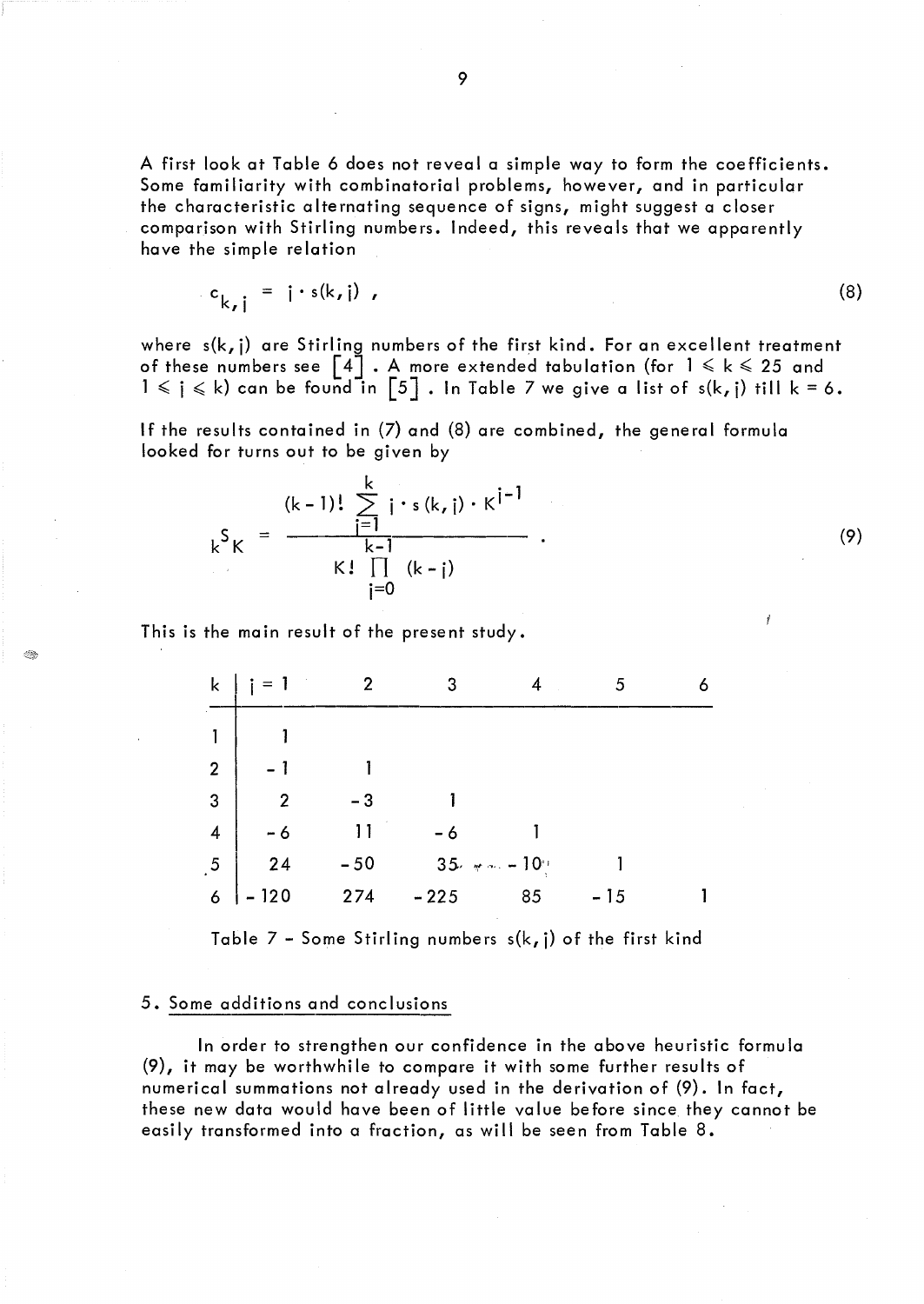| k | K  | numerical sum     | expected value       |
|---|----|-------------------|----------------------|
| 5 | 7  | 0.005 204 081 633 | 51<br>9800           |
|   | 8  | 0.000 526 502 268 | 743<br>1 4 1 1 2 0 0 |
|   | 9  | 0.000 049 314 479 | 1879<br>38 102 400   |
| 6 | 8  | 0.003 624 574 830 | 341<br>94 080        |
|   | 9  | 0.000 329 244 352 | 2 5 0 9<br>7 620 480 |
|   | 10 | 0.000 027 964 118 | 2 131<br>76 204 800  |

Table 8 - Some further numerical results for the sums  $k_K$  and the corresponding expected values according to (9)

It is easy to verify that the expected values agree in all the six cases listed in Table 8 with those obtained numerically for the 12 decimals given. This perfect agreement substantiates our claim that (9) must be the correct formula. We are confident, therefore, that if some day a general expression for  ${}_{k}S_{K}$ will be derived on sound mathematical grounds - assuming that this has not yet been done -, it will be identical with our heuristic result.

The method described in this report to derive a general formula for some infinite sums on the basis of a number of sufficiently accurate numerical results is obviously far from being a general approach. In particular, no progress would have been possible if the numerical sums had not shown a periodicity which allowed their transformation into fractions. This is clearly a very special situation. In fact, in our original problem (compare  $\lceil 1 \rceil$ ) another possible decomposition looked quite tempting, too. This would have led us to consider sums of the type

$$
{}_{k}T_{n}(x) = \sum_{j=0}^{\infty} \frac{x^{k+j}}{n \prod_{s=0}^{j} (n+k+s)}
$$
 (10)

with  $k = 1, 2, ...$  and  $n = 1, 2, ...$ 

- 19

This is quite different from (1). Apparently, the only known result related to this type is [6]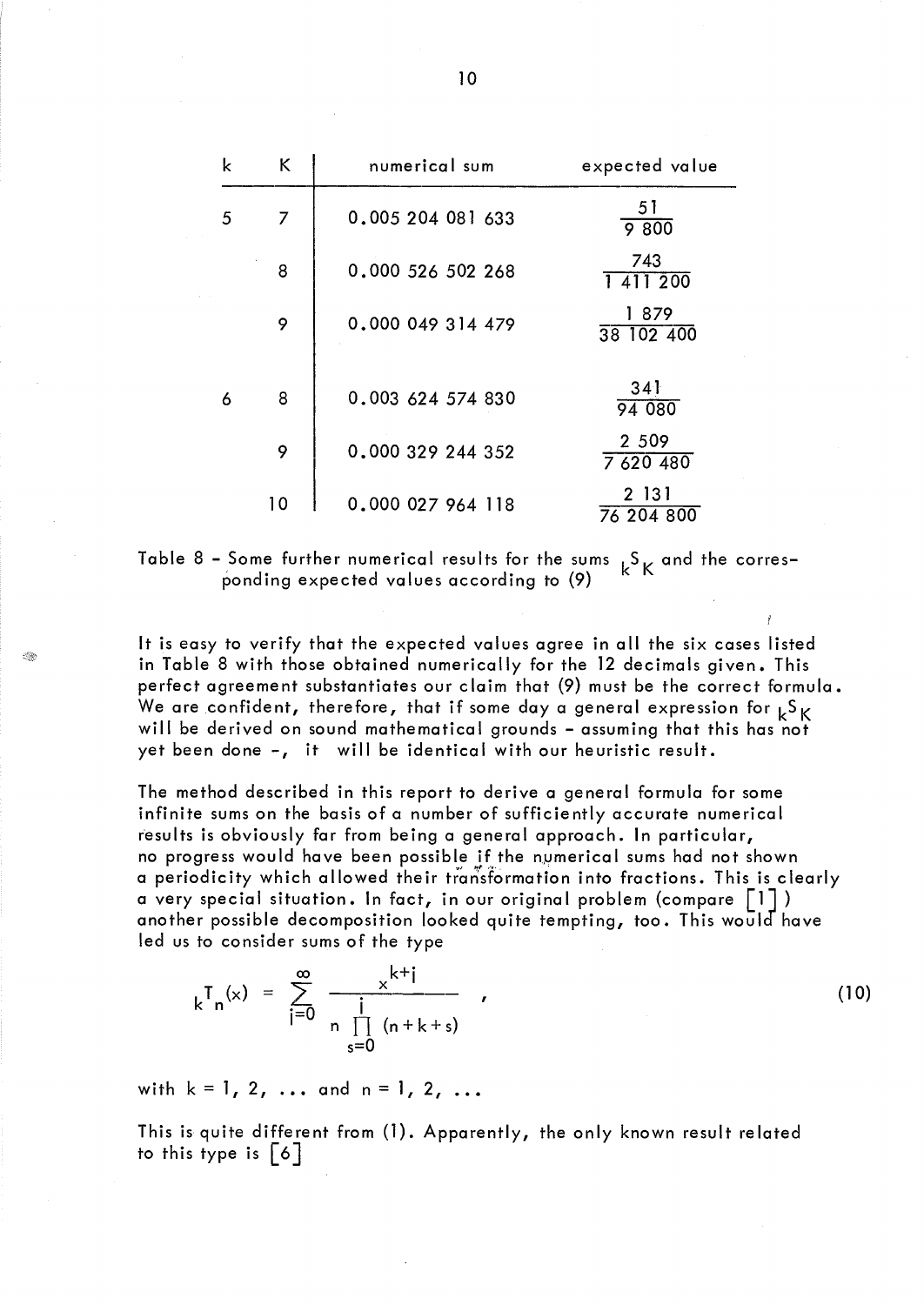$$
T = \sum_{i=0}^{\infty} \frac{x^{i}}{i} = \frac{(n-1)!}{x^{n}} \sum_{j=n}^{\infty} \frac{x^{j}}{j!} . \qquad (11)
$$

Since .

Q.

$$
T = \frac{1}{n} + \sum_{i=1}^{\infty} \frac{x^{i}}{i}
$$
  
=  $\frac{1}{n} + \sum_{i=0}^{\infty} \frac{x^{i+1}}{i}$  =  $\frac{1}{n} + \sum_{i=0}^{\infty} \frac{x^{i+1}}{i}$  =  $\frac{1}{n} + \sum_{i=0}^{\infty} (12)$ 

the case  $k = 1$  of (10) can be considered as settled, but no solutions are known for  $k > 1$ . However, already an expression like (11) would no doubt be too complicated to be recognizable from numerical results.

Since the problem described by (1) represents a rather special case with features we can hardly hope to find again, one may wonder why the way in which we obtained formula (9) has been described here in some detail. Perhaps a possible justification can be that the lucky outcome of this search might be an encouragement to look also in more complicated situations for ways to transform the problem into a form where a purely numerical attack is not quite hopeless, at least for obtaining a partial solution. This, in turn, can then serve as a starting point for further trials.

I am very grateful to P. Carré for the kind interest he has shown in the problems treated in this report.  $277$ 

### References

- $\lceil \, \rceil \rceil$ J.W. Müller: "Quelques problèmes liés à la décroissance d'une source", BIPM WPN-211 (1978)
- $\lceil 2 \rceil$ V. Mangulis: "Handbook of Series for Scientists and Engineers" (Academic, New York, 1965), p. 53
- $\lceil 3 \rceil$ F.B. Hildebrand: "Introduction to Numerical Analysis" (McGraw-Hill, New York, 1956)

11